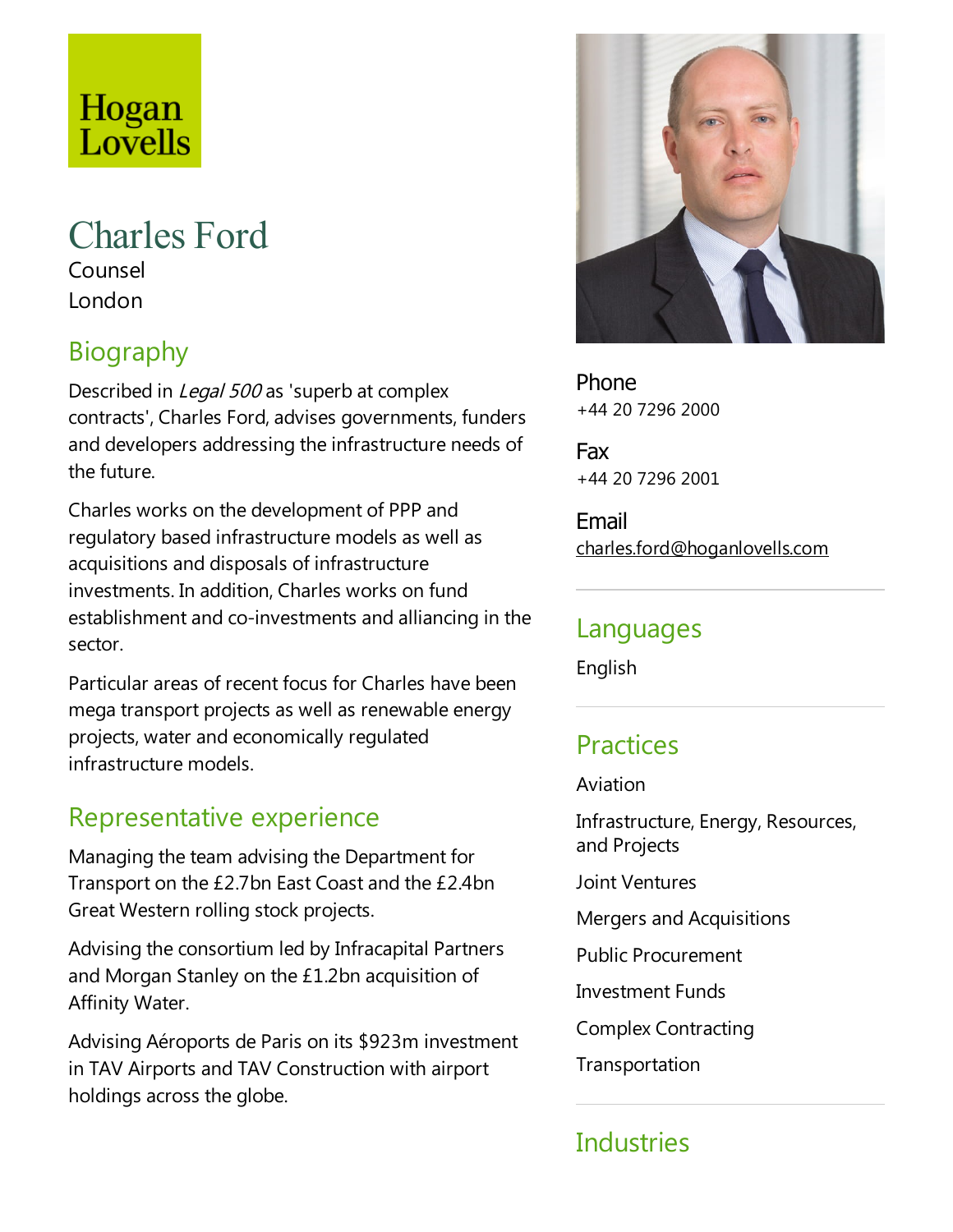Advising on the establishment, LSE main market listing and seeding of John Laing Infrastructure Fund Limited and on numerous subsequent acquisitions.

Advising a number of infrastructure funds on whole fund exits including the sale of assets and the distribution of proceeds to investors.

Advising an investor on the Aus\$3bn New Royal Adelaide Hospital project in Australia.

Advising Aéroports de Paris on its involvement in the Zagreb airport PPP.

Advising Cross London Trains on the refinancing of the £3bn Thameslink trains project.

Advising an infrastructure investor on its participation in the Denver Fastracks PPP project.

Advising Infracapital Partners on its acquisition of a major stake in the Zephyr/Beaufort wind farm portfolio.

Advising Infracapital Partners on the £3bn public to private takeover of Kelda Group plc (Yorkshire Water).

Managing the team advising Cross London Trains on the refinancing of the  $£3$ bn Thameslink trains project

Advising the MLAs and EIB on the financing of four of the first round of UK offshore windfarm transmission projects with a combined capital value of £670m.

#### Latest thinking and events

- **Awards and Rankings** 
	- Hogan Lovells transaction named 'Deal of the Year' at the IJGlobal Europe Awards 2021
- **News** 
	- $\blacksquare$  UK Utilities regulation: a brave new world?
- **News** 
	- Rail in Great Britain: it's time to engage
- **Hogan Lovells Publications** 
	- A Comparative Guide: Impact of COVID-19 on the Infrastructure and Energy Sector
- **Hogan Lovells Publications**

Aerospace and Defense Diversified Industrials Energy and Natural Resources **Transport and Logistics** 

#### Areas of focus

**Water** Rail Automotive Regulatory

## Education and admissions

# Education

LL.B., University of Southampton

LPC, The University of Law, London

### **Memberships**

The Law Society